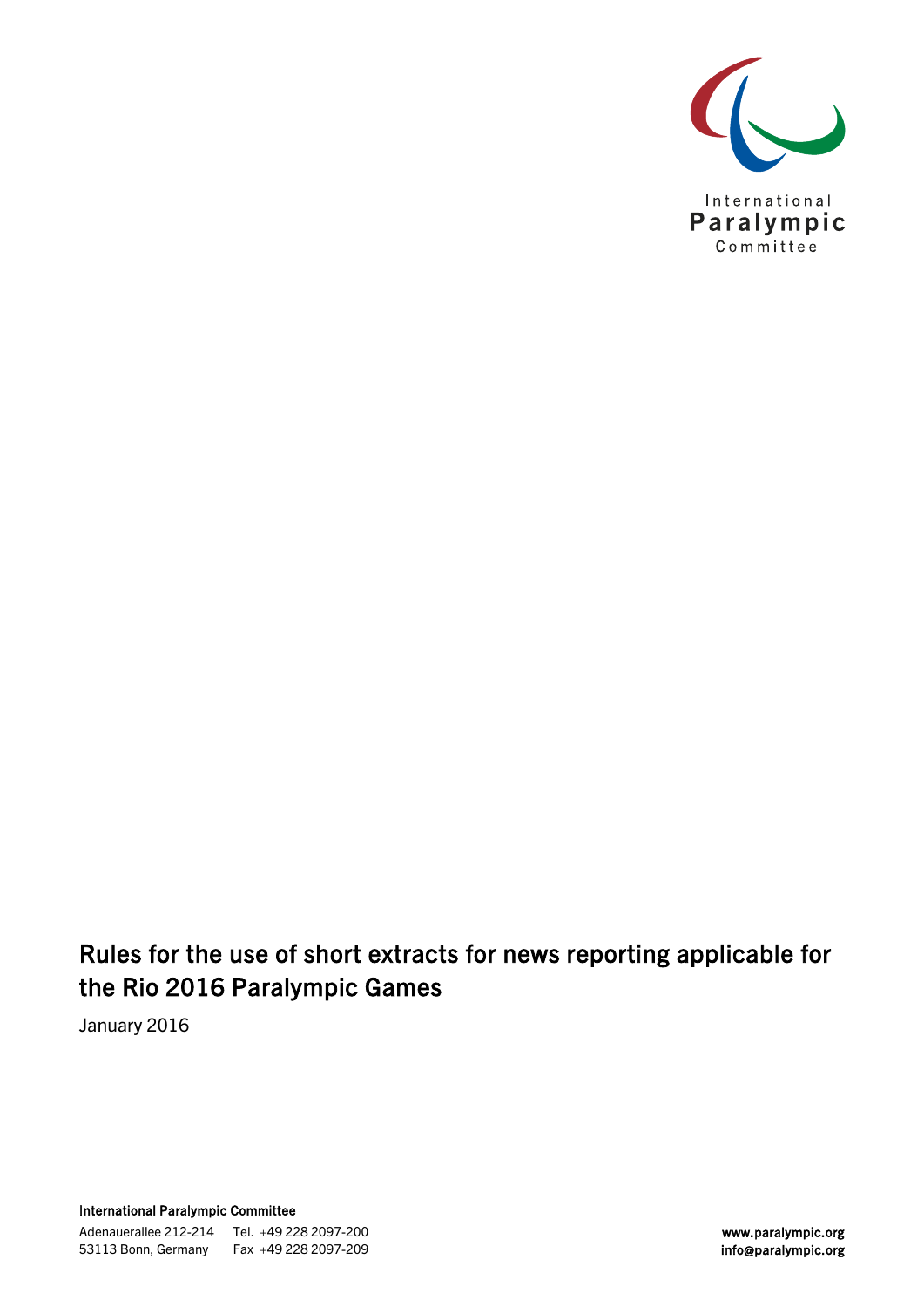

# A. INTRODUCTION

The IPC governs the Paralympic Movement and is the exclusive owner of the Paralympic Games and owns all rights and data relating thereto. In particular all rights relating to the organisation of the Paralympic Games, their exploitation, broadcasting, recording, representation, reproduction, access and dissemination in any form and by any means or mechanisms whatsoever, whether now existing or developed in the future belong to the IPC. The IPC in conjunction with the respective Organising Committee determines the conditions of access to Paralympic Venues including to the competitions and sports performances of the Paralympic Games.

These Rules apply to the use for news purposes of moving images of the Rio 2016 Paralympic Games to be celebrated in Rio de Janeiro, Brazil (the "Games") by non-rights holding Television Broadcasters, Radio Broadcasters and News Media Organisations (together referred to as "Non-Rights Holders"). All Paralympic Material is subject to and protected by national and international copyright laws throughout the world, and such copyrights are the exclusive property of the IPC.

Capitalised terms used in these Rules have the meaning set out in the Definitions section at the end of these Rules.

Only those organisations that have been granted the right by the IPC to broadcast Paralympic Material for a particular territory ("Rights Holders") may do so. No other organisation may broadcast or distribute audio-visual or audio-only coverage of any Paralympic event, including training venues, sporting action, the Opening Ceremony, the Closing Ceremony, victory ceremonies, mixed zones, interviews or other activities which occur at Paralympic Venues, including the Olympic Park Common Domain, Medals Plaza, Paralympic villages and Village Square, during the Paralympic Games Period except as permitted by these Rules.

These Rules apply to Television broadcasting, radio broadcasting, Internet (including newspaper websites), mobile platforms, social media and other digital media news products and services.

These Rules are subject to applicable national laws and regulations, including any "fair dealing", "fair use" or equivalent provisions in national copyright laws throughout the world.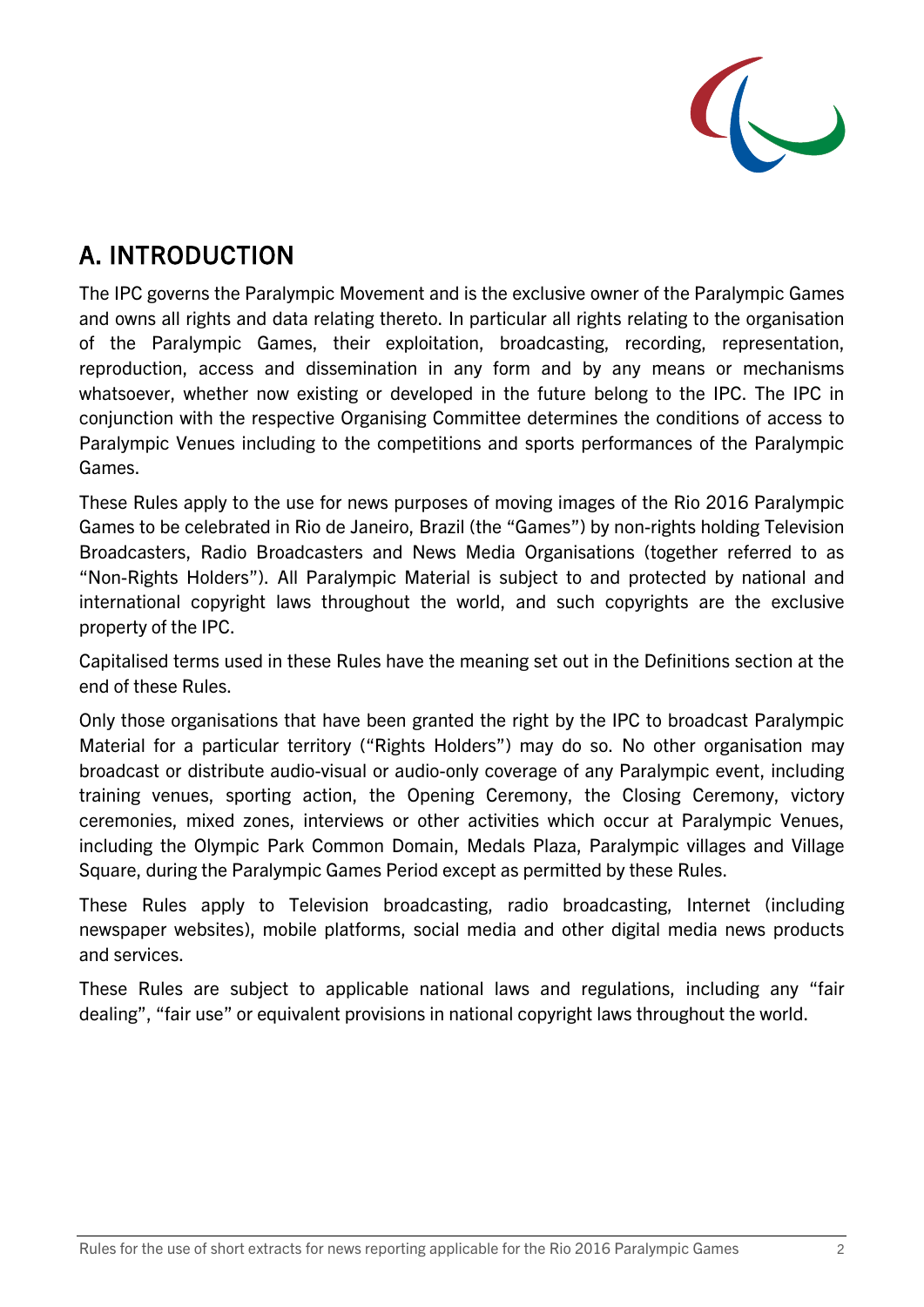

# B. ACCESS TO PARALYMPIC MATERIAL

- 1) Sources of Paralympic Material for editing and broadcasting of Short Extracts for News Reporting. Non-Rights Holders may make arrangements to gain access to Paralympic Material for use in News Programming in accordance with these Rules via one or more of the following sources:
	- a) Rights Holders in territories where there is a rights-holder (Schedule 1: Rio 2016 Paralympic Games – TV Rights Holding Broadcasters (RHBs));
	- b) The Host Broadcaster (OBS). It is envisaged that the OBS will make available at 10.00 local time a daily, 5-minute international news package consisting of short extracts of newsworthy footage from the previous day, which may be accessed by Non-Rights Holders for the purposes of selecting and editing Short Extracts for use in news reporting strictly in accordance with these Rules (and for the avoidance of doubt not for any other purposes); and
	- c) Authorised News Agencies having an agreement with the IPC.
- 2) Arrangements, costs of access and technical charges. Non-Rights Holders shall be responsible for making their own arrangements, at their own cost, for gaining access to Paralympic Material using one or more of the sources set out in paragraph 1 above. In respect of the sources referred to at paragraphs 1(a) and 1(c) above, Non-Rights Holders must negotiate directly with Rights Holders and/or Authorised News Agencies (as appropriate) and pay such fees and technical charges as are agreed between them. In respect of the sources referred to at paragraphs 1(b) above, Non-Rights Holders must negotiate directly with OBS and pay such fees and technical charges as are agreed between them, having regard to the prevailing applicable rate card for access and services.

# C. RULES APPLICABLE TO THE USE OF SHORT EXTRACTS FOR NEWS REPORTING BY MEANS OF TELEVISION DELIVERY

- 3) All use of Paralympic Material for News Reporting by means of Television Delivery is strictly subject to the following restrictions:
	- a) Use in News Programmes only: Paralympic Material may be used only as a part of bona fide news or sports news programmes of which the actual news or sports news element constitutes the main feature ("News Programmes"). News Programmes shall not be positioned or promoted as Paralympic or Games programmes.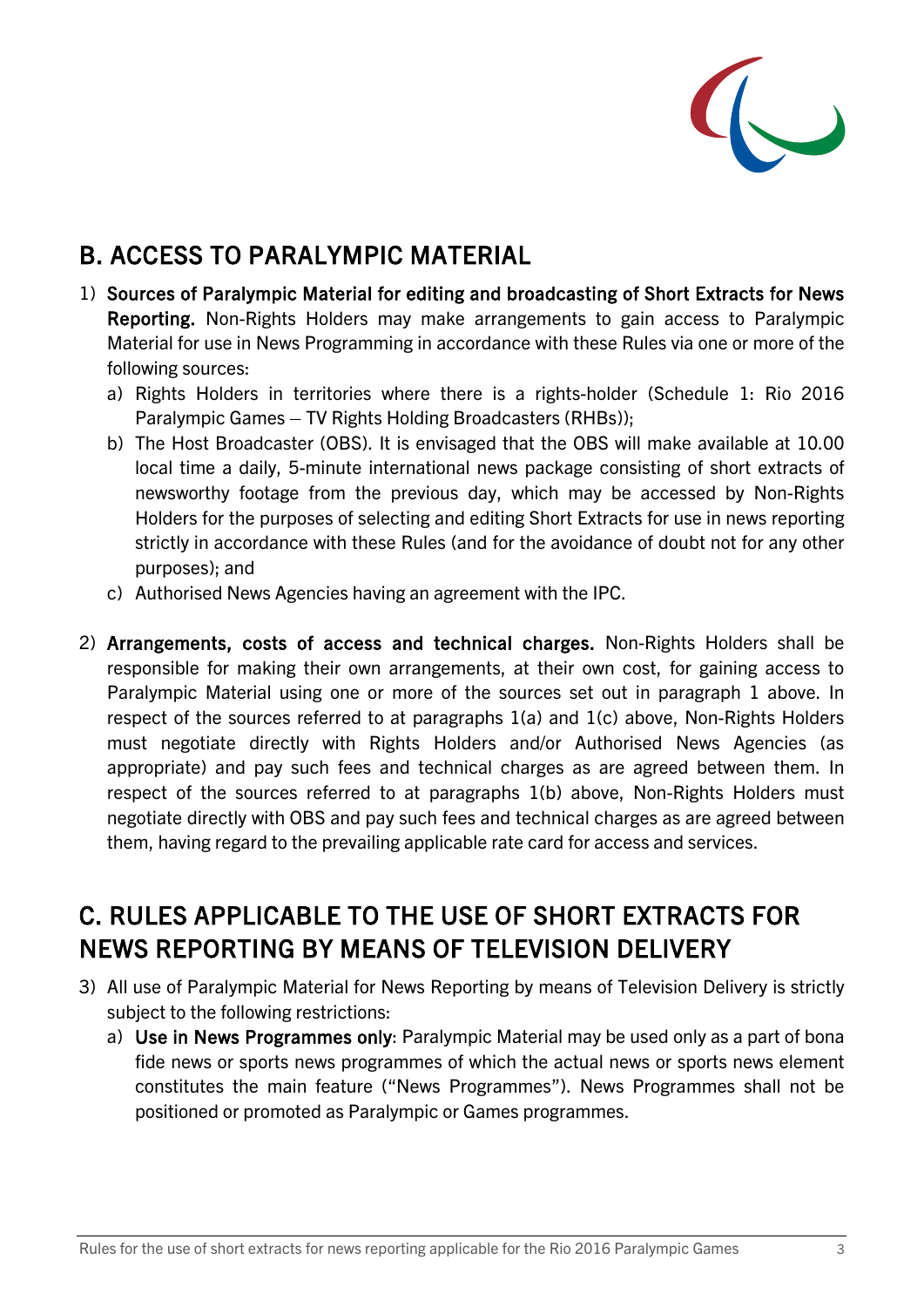

- b) Three (3) Minutes Per Day: Non-Rights Holders may use a maximum of three (3) minutes of Paralympic Material per day which may be included in any number of News and/or sports News Programmes.
- 4) Notwithstanding the rules set out in paragraph 3 above, In the case of an All-News Channel or All-Sports News Channel or All-Sports Channel, such channels may use short extracts in no more than twelve (12) of the Non-Rights Holder's News Programmes per day.
- 5) Courtesy Credit/Rights Holder "Bug": Each use of Paralympic Material in accordance with these Rules must give an on-screen credit to the local Rights Holder either by leaving on the Rights Holders watermark for the duration of the Short Extract or, should the Paralympic Material not be sourced through the local Rights Holder, by adding a super video credit for the Rights Holder for the duration of the clip to read as follows: "Courtesy (Name of Rights Holder)", provided always that such display of the credit/bug is in accordance with applicable local law, and accords with established custom and practice in the relevant broadcasting market. Transnational All-News and All-Sports News channels will give an onscreen credit to the IPC. Authorised News Agencies will inform their clients of the obligation under this clause.
- 6) Paralympic Material may only be used for a period of forty-eight (48) hours following the completion of the event being reported on. After such period, other than through ondemand/catch-up TV as described in 9 below, Non-Rights Holders may only transmit such Paralympic Material as well as other archive Paralympic Material with the express prior written consent of the IPC and the Rights Holder for the Territory concerned.
- 7) Internet and Mobile Simulcasting Permitted. To the extent that it is customary for them to do so as part of their normal business operations, Non-Rights Holders are permitted to Simulcast transmissions of News Programmes made by means of Television Delivery (and which contain, in accordance with these Rules, Short Extracts of Paralympic Material) by means of their Internet Websites, Mobile Platforms and Mobile Apps.
- 8) On-Demand/Catch-up TV Permitted. To the extent that it is customary for them to do so as part of their normal business operations, Non-Rights Holders are permitted to make available News Programmes which have been transmitted by means of Television Delivery (and which contain, in accordance with these Rules, Short Extracts of Paralympic Material) on their on-demand/catch-up TV services, whereby viewers may choose to watch such News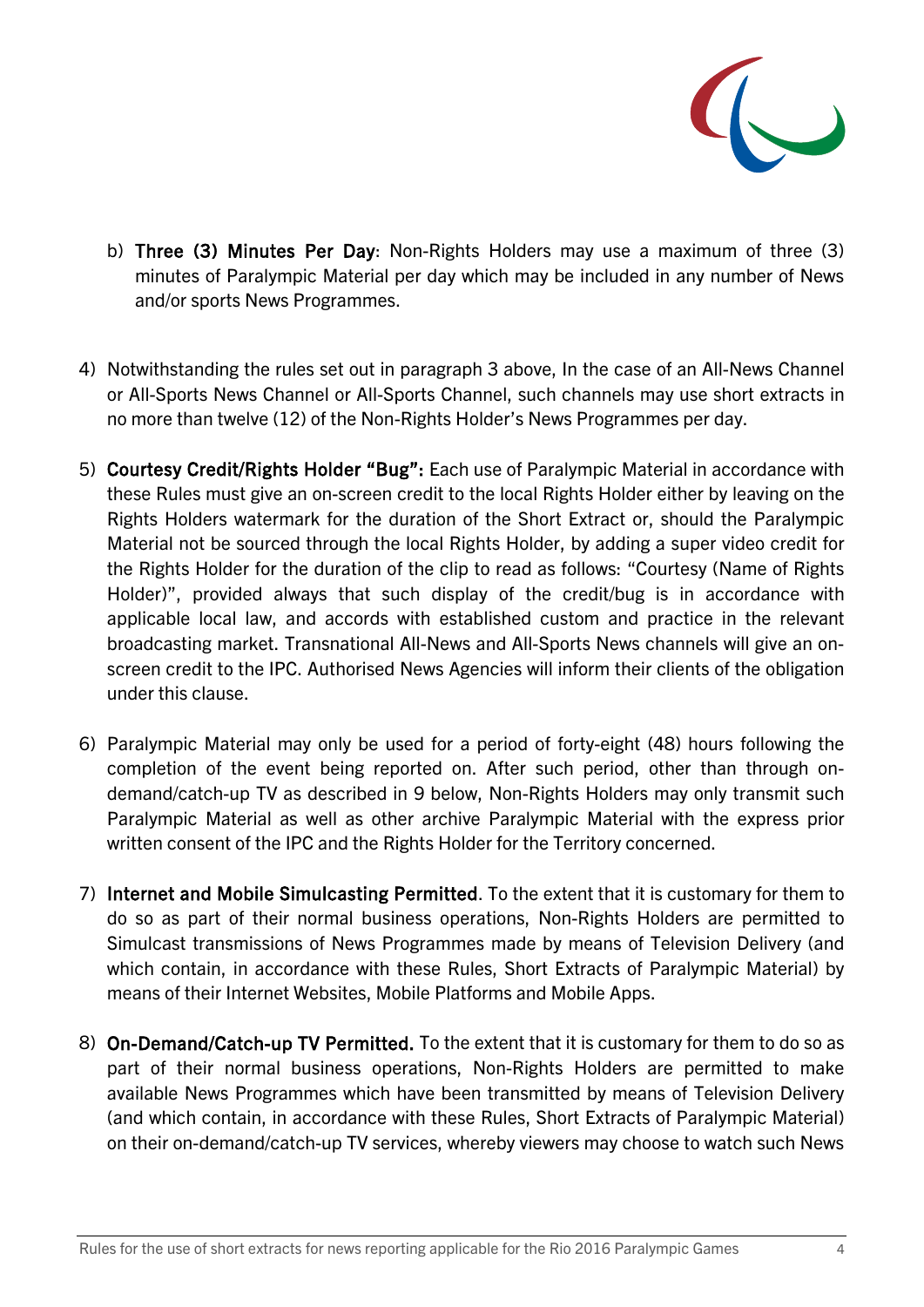

Programmes at a date and time later than the date and time upon which they were initially broadcast. Non-Rights Holders electing to do this must only make available on their ondemand/catch-up TV services the entire News Programme (of which the Paralympic Material is part) without any changes to that transmitted through their normal channel and may not make available on their on-demand/catch-up TV services edited clips of Paralympic Material abstracted from such News Programmes, News Programmes containing Paralympic Material made available on the on-demand/catch-up TV services of Non-Rights Holder may remain available for viewing for a maximum of 7 days from the date of first transmission of the relevant News Programme. For the avoidance of doubt it is acknowledged that such on-demand/catch-up TV services may be delivered by means of Internet Websites, Mobile Platforms and Mobile Apps.

# D. RULES APPLICABLE TO USE OF SHORT EXTRACTS FOR NEWS REPORTING BY MEANS OF NON-TELEVISION DELIVERY

- 9) For the purposes of these Rules the expression "Non-Television Delivery" shall mean the making available by Non-Rights Holders in their respective territories only of Short Extracts of Paralympic Material for the purposes of reporting news stories on:
	- a) a single Internet Website of each Non-Rights Holder;
	- b) a single Mobile Website and a single Mobile App of each Non-Rights Holder; and
	- c) a single Social Media Outlet of each Non-Rights Holder.
- 10)Any use by Non-Rights Holders of short extracts of Paralympic Material for news reporting by means of Non-Television Delivery must comply with the following rules, conditions and restrictions:
- 11)Use in Digital News Services only: Paralympic Material may only be accessible via bona fide digital news or sports news services of Non-Rights Holders, and included only in the sections dedicated to news or sports news of the Internet Website, Mobile Website, Mobile App or Social Media Outlet (as appropriate) of the Non-Rights Holder ("Digital News Service"). Digital News Services must not be positioned or promoted as Paralympic or Games websites or digital services.
- 12)All use of Paralympic Material used pursuant to this section D shall remain subject to the following restrictions: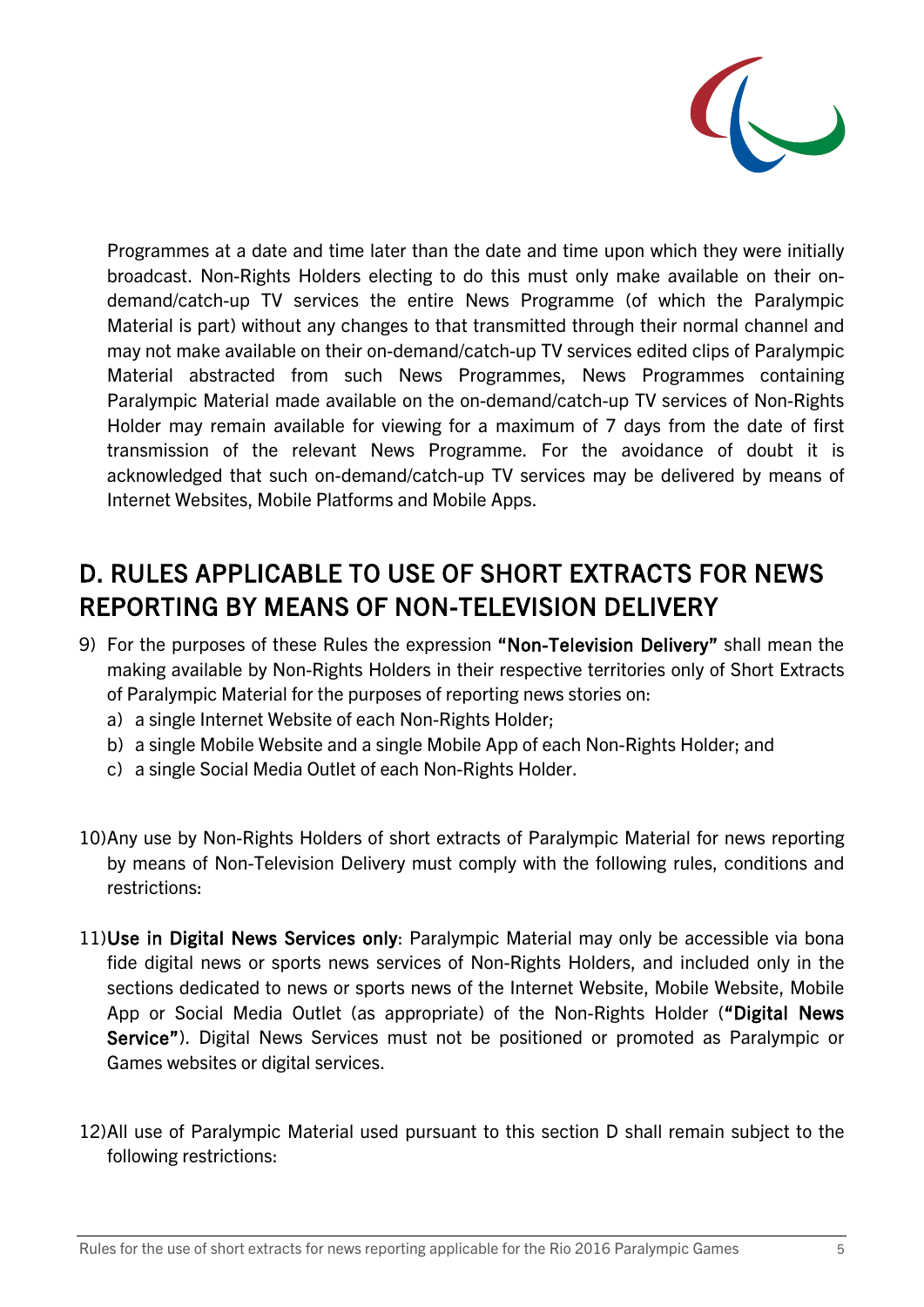

- a) Three (3) Minutes Per Day: Non-Rights Holders may use a maximum of three (3) minutes of Paralympic Material per day which may be included in any number of News and/or sports News Programmes.
- B) Courtesy Credit/Rights Holder "Bug": Each use of Paralympic Material in accordance with these Rules must give an on-screen credit to the local Rights Holder either by leaving on the Rights Holders watermark for the duration of the Short Extract or, should the Paralympic Material not be sourced through the local Rights Holder, by adding a super video credit for the Rights Holder for the duration of the clip to read as follows: "Courtesy (Name of Rights Holder)", provided always that such display of the credit/bug is in accordance with applicable local law, and accords with established custom and practice in the relevant broadcasting market. Transnational All-News and All-Sports News channels will give an on-screen credit to the IPC. Authorised News Agencies will inform their clients of the obligation under this clause.
- 13)All other clauses in C above shall apply to this section D.

## E. RULES GENERALLY APPLICABLE ON-SITE TO ALL NON-RIGHTS **HOLDERS**

- 14)Non-Rights Holders, provided they are holders of ENR accreditation will have access, with professional video and audio equipment, to the Main Press Centre ("MPC").
- 15)Generally only Rights Holders are permitted to film within Paralympic Venues and to broadcast Paralympic Material.

However, notwithstanding the above, 'E' Accredited Media:

- a) are permitted to bring professional video and audio equipment into the MPC for the purposes of covering official press conferences. Footage taken of press conferences must be within the MPC and shall not be considered subject to the restrictions contained in these News Rules; and
- b) may exhibit, by means of Television Delivery and/or Non-Television Delivery, all or portions of press conferences that take place in the MPC, without any territorial restrictions, provided that there is a delay of at least thirty minutes from the conclusion of the press conference.
- c) will have access with professional video and audio equipment to the Olympic Park Common Domain and to all official press conferences held in the MPC as well as access,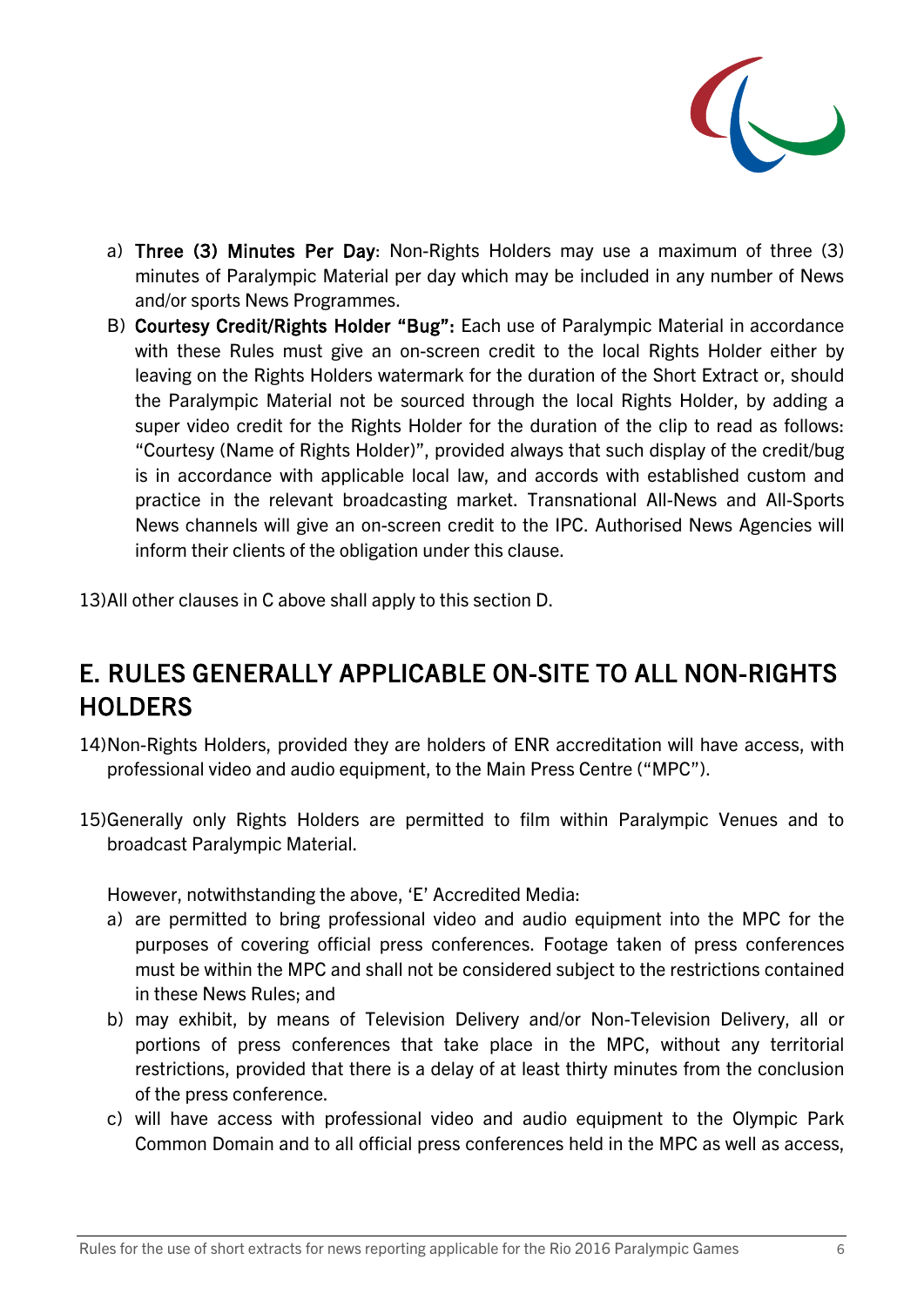

without such equipment, to other Paralympic venues, including the Paralympic Village, subject to available space and access/security procedures.

- 16)Non-Rights Holders with ENR accreditation shall not have access to Paralympic events listed as high-demand ticketed sessions.
- 17)Non-Rights Holders must:
	- a) not make available or provide Paralympic Material to any third party except that News Agencies having an agreement with the IPC may make such Paralympic Material available to their regular clients, in accordance with their standard distribution procedures, and provided always that they fully commit to (in their terms of service with their customers) all terms and conditions, rules and restrictions set out in these Rules and procure full compliance with the same by their customers;
	- b) ensure that no advertising, promotion, publicity or other message appears at the same time as Paralympic Material and/or at the same time as any other coverage of the Paralympic Games which contains any Paralympic imagery or Paralympic Marks (be it superimposed or on a split screen or otherwise or, in the case of Non-Television Delivery, within the video player used to display the Paralympic Material, unless authorised by the IPC); and
	- c) ensure that no advertising or other message or promotion (including any broadcast programme sponsorship) is placed before, during or after the broadcast and/or display of Paralympic Material, in such a manner as to imply an association or connection between any third party, or any third party's product or service, and Paralympic Material or the Paralympic Games.

# F. RULES APPLICABLE TO NEWS REPORTING BY MEANS OF AUDIO ONLY SERVICES

- 18)Non-Rights Holder Audio-Only Services may use Paralympic Material in their News Programmes in their respective territories, under the following conditions:
	- a) Paralympic Material may be used only as a part of News programmes and/or sports News Programmes. Such programmes shall not be positioned or promoted as Paralympic Games programmes.
	- b) Non-Rights Holders shall not broadcast or originate play-by-play commentary or analogous coverage of any Paralympic Material, whether on a live or delayed basis, or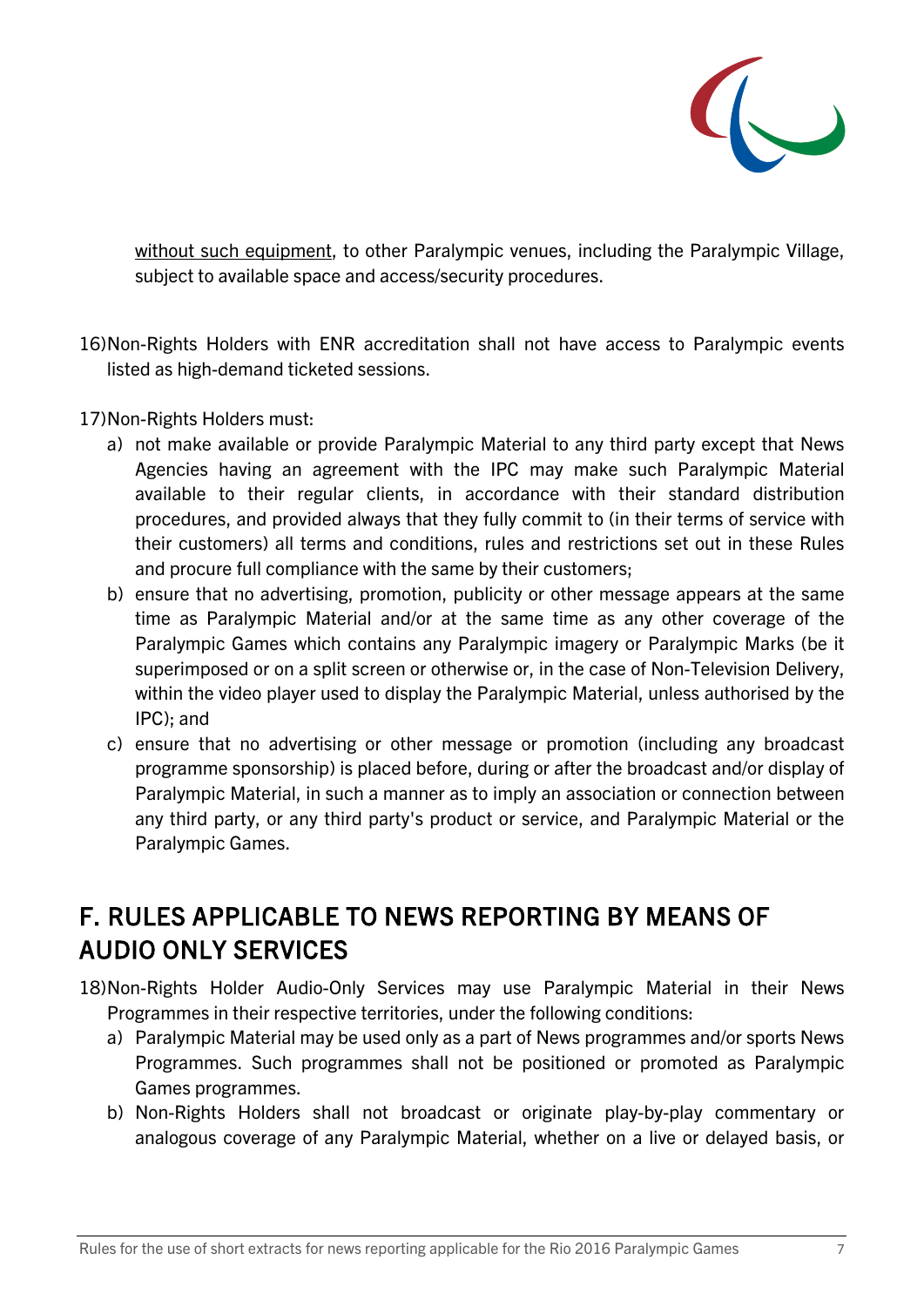

any other material obtained while inside a Paralympic Venue, including interviews, except with respect to official press conferences held in the MPC, so long as there is a delay of thirty minutes from the conclusion of the press conference.

- c) Actual commentary of competition events taped from the television coverage of the Rights Holder in the particular territory can only be used with the express written permission of the Rights Holder.
- d) Non-Rights Holders, provided they are holders of ENR accreditation, will have access, without audio equipment, to Paralympic venues and, with audio equipment, to the MPC. Specifically, mobile telephone / Skype or equivalent voice only interviews with athletes and team officials are strictly prohibited from Paralympic Venues, including mixed zones. ENR accredited journalists are not permitted to do telephone voice reports from Paralympic Venues, including the Olympic Park Common Domain.

## G. OLYMPIC PARK COMMON DOMAIN

- 19)During the period from two days prior to the Opening Ceremony of the Paralympic Games until the day after the Closing Ceremony of the Paralympic Games, the Olympic Park Common Domain will be open to all ENR accredited Non-Rights Holders for the purposes of filming and recording interviews and reports, subject always to the following Rules which apply to all Non-Rights Holders:
	- a) Advertising, promotional and identification material on crew members' clothing or equipment must be minimal and unobtrusive. Rio 2016 and/or the IPC, at their discretion, may require that the advertising, promotional and identification material be removed or covered up. Promotional or other advertising material must not be distributed;
	- b) There shall be no live broadcasts or purported live or "as live" broadcasts;
	- c) An interview that is filmed in the Olympic Park Common Domain with an athlete who has competed or will compete, or accredited coach or trainer, shall be considered as Paralympic Material and, consequently, shall be subject to the conditions contained in these News Access Rules and will be included in the total of three minutes per day referred to in Part B above; and
	- d) No material filmed or recorded in the Olympic Park Common Domain may be made available to any third party, except News Agencies having an agreement with the IPC may make such material available to their regular clients, in accordance with their standard distribution procedure; and
	- e) Non-Rights Holders may not erect facilities of any type within the Olympic Park Common Domain areas at any time.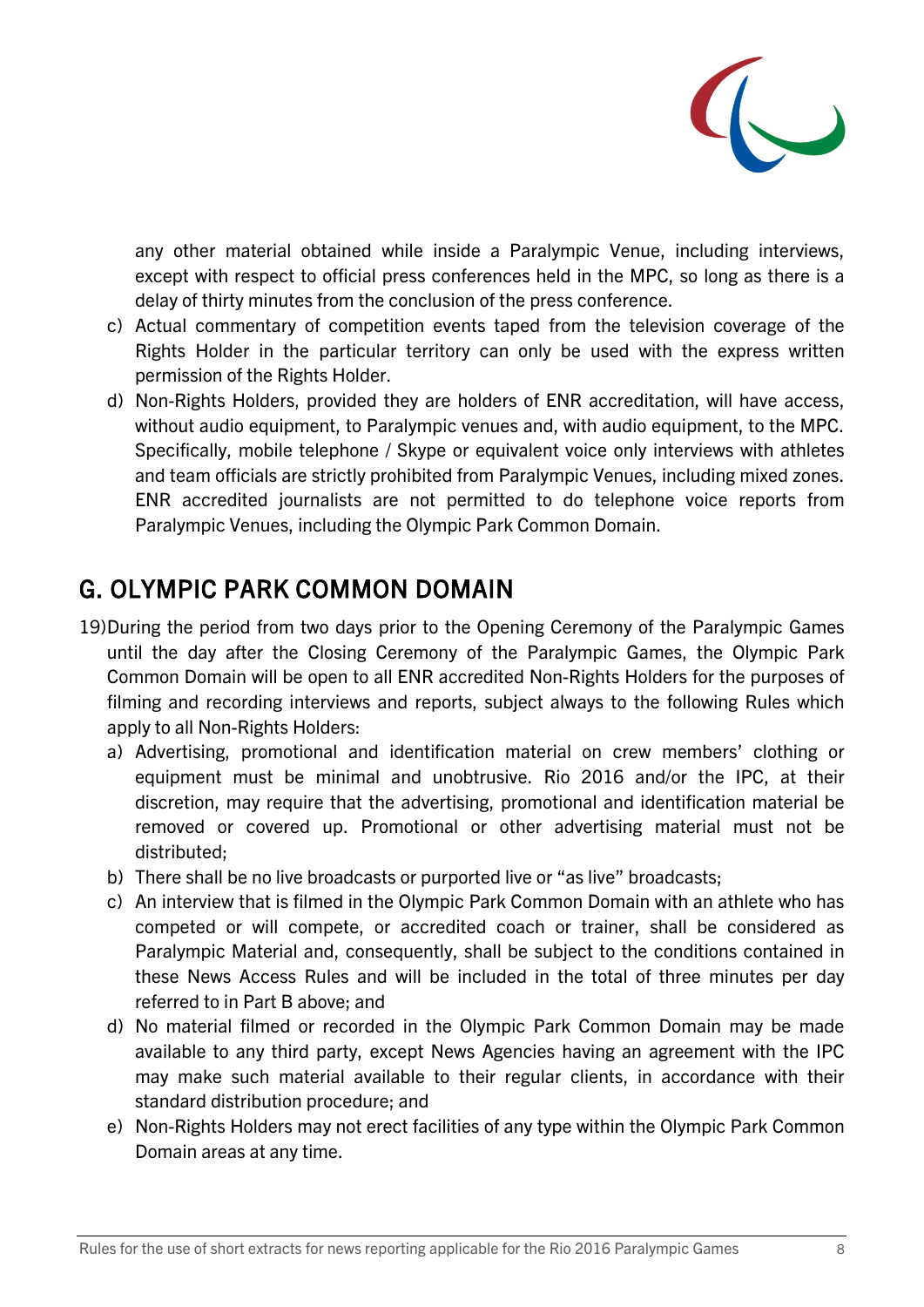

#### H. INFRINGEMENTS AND MONITORING

- 20)Rio 2016 and the IPC will monitor compliance with these Rules for the duration of the Paralympic Games.
- 21)The IPC reserves the right to revoke access permits provided to Non-Rights Holders under these Rules to the Paralympic venues, including the Olympic Park Common Domain, for the duration of the Paralympic Games in the event of any breach and to take other steps to secure compliance with these rules and prevent risk of future breaches. The accreditations of any organisation or person(s) accredited at the Paralympic Games may be withdrawn without notice, at the discretion of the IPC, for purposes of ensuring compliance with these Rules.
- 22)These Rules shall be in effect from the opening of the Paralympic Villages, 31 August 2016, until the closing of the Paralympic Villages, 19 September 2016. The IPC reserves the right to amend these Rules as it deems appropriate. The IPC Governing Board shall be the final authority with respect to the interpretation and implementation of these Rules.
- 23)Any dispute, controversy or claim arising from or in connection with the execution or interpretation of these News Access Rules or breach thereof not resolved after exhaustion of the legal remedies established by the IPC, and which cannot be settled amicably, shall be submitted exclusively to the Court of Arbitration for Sport ("CAS") for final and binding arbitration in accordance with the Statute and Regulations of the CAS. The decisions of the CAS shall be final, binding and non-appealable.

## I. DEFINITIONS

"All-News Network" means a channel which has news as its sole or predominant content.

"All-Sports Network" means a channel which has sports as its sole or predominant content.

"All-Sports News Network" means a channel which has sports news as its sole or predominant content.

"Audio-only Service" means any service for the transmission and/or delivery of audio-only media content, including without limitation radio stations and so-called "Internet radio" services.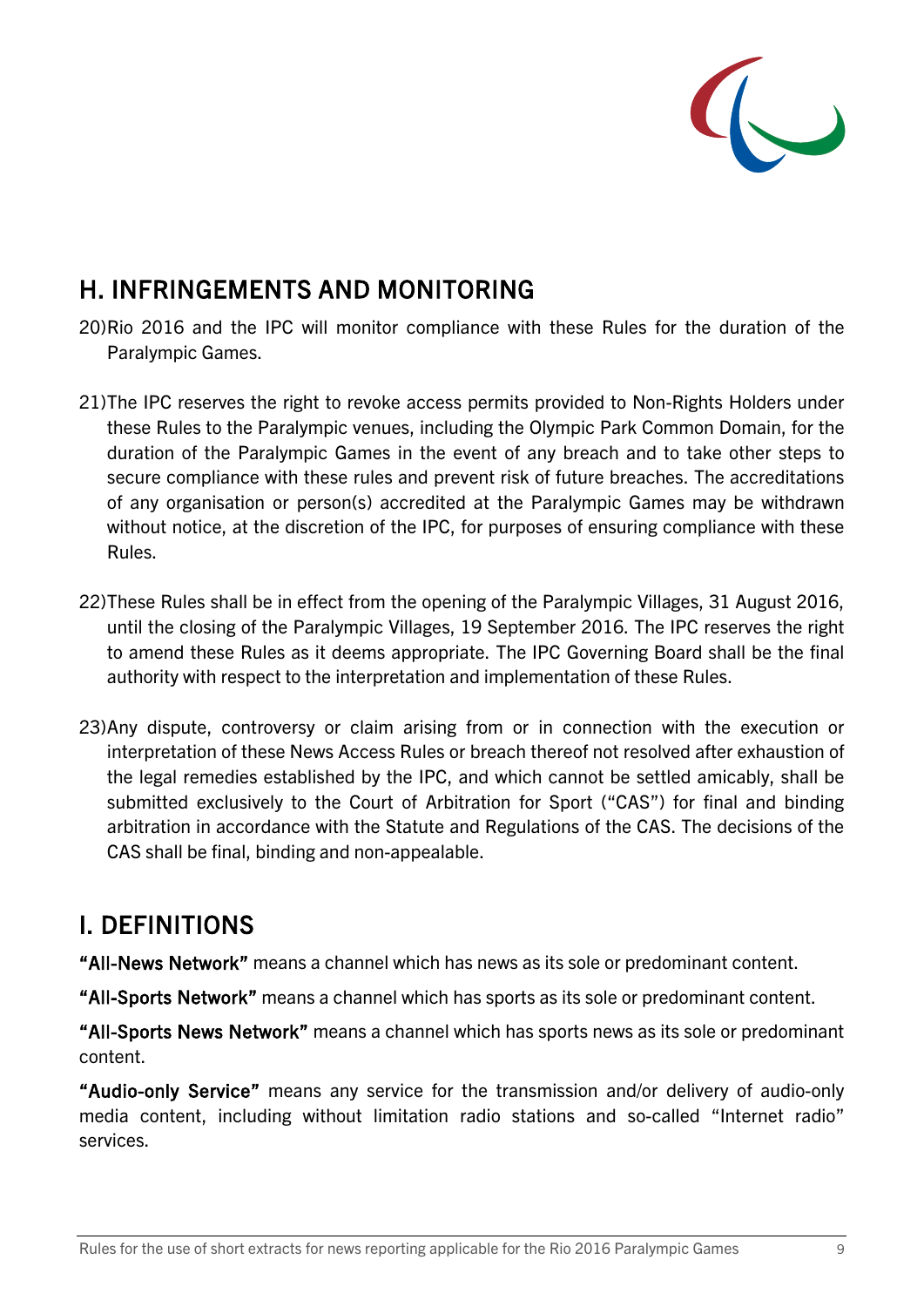

"Authorised News Agency" means a News Agency which has an agreement with the IPC to report upon and syndicate news stories relating to the Games, which stories may include Short Extracts of Paralympic Material.

"Bona Fide News Organisation" is an organisation which provides news services as one of its principal services or as its only service.

"Digital News Service" has the meaning set out in clause 11

"E Accredited Media" means written press, photographers and other Non-Rights Holders who have been accredited to report on the Paralympic Games.

"ENR" means accredited Non-Rights Holder.

"Games Marks" means the official emblem, mascot, pictograms and other identifications, designations, logos and insignias identifying the Paralympic Games and does not include the Paralympic Symbol.

"IBC" means the International Broadcast Centre.

"Internet" means the network of interconnecting computer systems known as the Internet which transfers data using Internet Protocol (IP)

"Internet Website" means a set of interconnected webpages, accessible via the Internet usually including a homepage and prepared and maintained as a collection of information and resources by a person, group, or organization.

"IPC" means the International Paralympic Committee.

"Mobile App" means a software application developed for use on mobile devices and tablets that use a particular mobile operating system, which application delivers, inter alia, audio-visual content to particular mobile devices that use that mobile operating system;

"Mobile Platform" means any network or service that uses mobile communications standards and protocols for the delivery of voice, data and audio-visual services

"Mobile Website" means any Internet website that is customised or optimised for viewing on mobile devices.

"MPC" means the Main Press Centre.

"News Agency" means a media organisation whose primary business is the reporting and syndicating of news.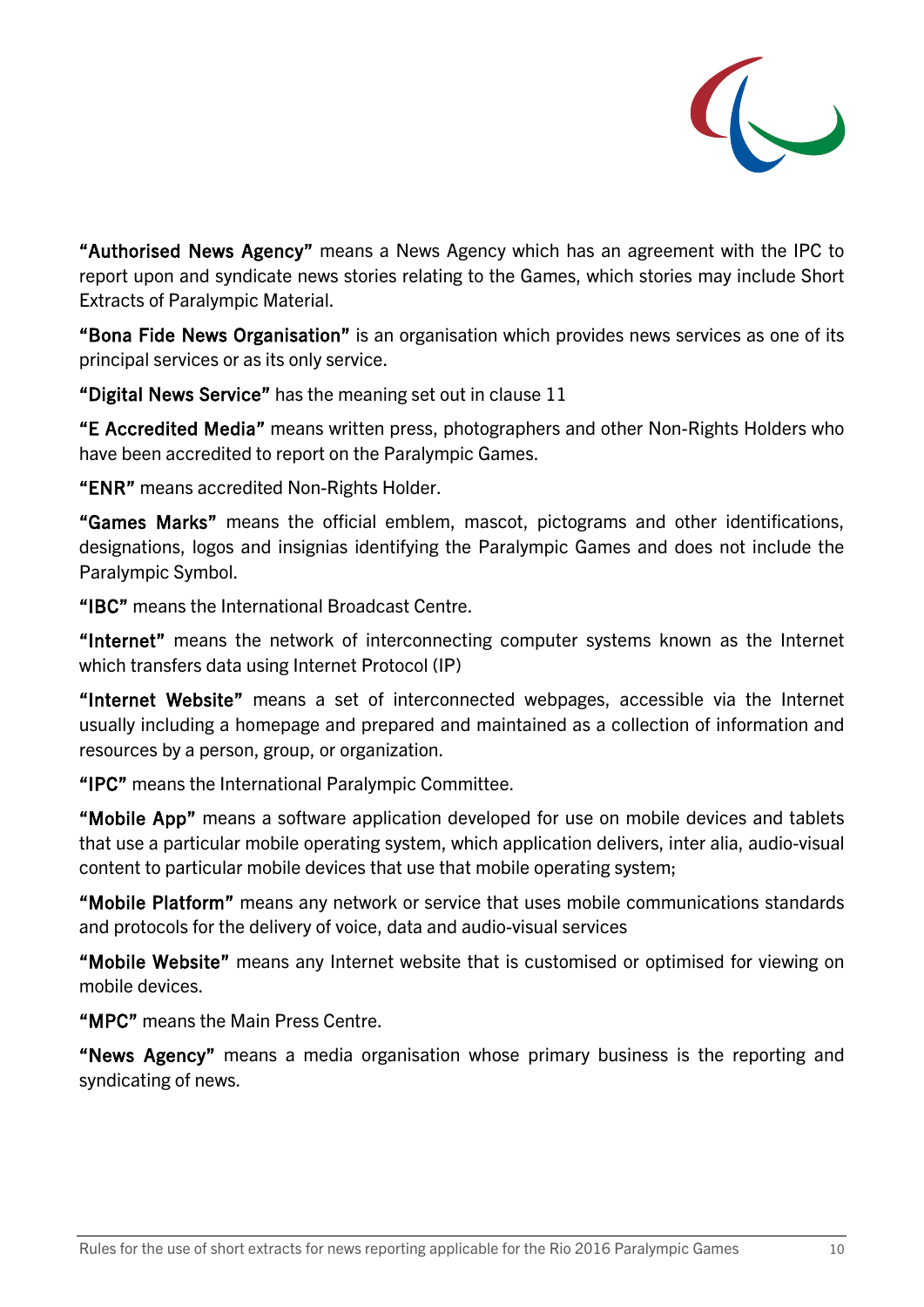

"News Media Organisation" means any national or international publisher of news in hard copy or electronic format, including without limitation, newspapers, online news services, and Internet portals.

"News Programmes" means bona fide news or sports news programmes of which the actual news or sports news element constitutes the main feature.

"Non-Rights Holder" shall have the meaning as set out in paragraph A.

"OBS" means the Olympic Broadcasting Services, the host broadcaster of the Paralympic Games.

"Olympic Park Common Domain" means the primary Paralympic site in the Barra Zone in Rio de Janeiro which contains multiple Paralympic Venues including the Olympic Aquatic Centre, the Olympic Tennis Centre, the Rio Olympic Arena, the Rio Olympic Velodrome, the Carioca Arenas 1-3, the Future Arena, the Olympic Village and numerous other facilities. For the sake of these News Access Rules, the IBC and MPC are located outside the Olympic Park Common Domain.

"Paralympic Games" or "Games" means the Rio 2016 Paralympic Games.

"Paralympic Games Period" means the period from 31 August 2016, until the closing of the Paralympic Villages, 19 September 2016

"Paralympic Marks" means the Paralympic Symbol and the Games Marks.

"Paralympic Material" means sounds or images of any Paralympic event, wherever and whenever broadcast and however sourced, including sporting action, Opening and Closing ceremonies, medal ceremonies or other activities which occur at Paralympic Venues or which take place in any of the venues as part of the events and activities organised by Rio 2016 during the Games Period.

"Paralympic Symbol" means the Three Agitos.

"Paralympic Venues" shall include all venues which require a Paralympic accreditation card or ticket to gain entry, including the Paralympic Villages, Village Square, the competition venues, the training and practice venues and the Olympic Park Common Domain.

"Radio Broadcaster" means any operator of an Audio-only Service.

"Rights Holding Broadcaster/Rights Holder" means an organization which has been granted the right to broadcast the Paralympic Games in a particular territory.

"Rio 2016" means the Organising Committee of the Paralympic Games of 2016 in Rio de Janeiro, Brazil.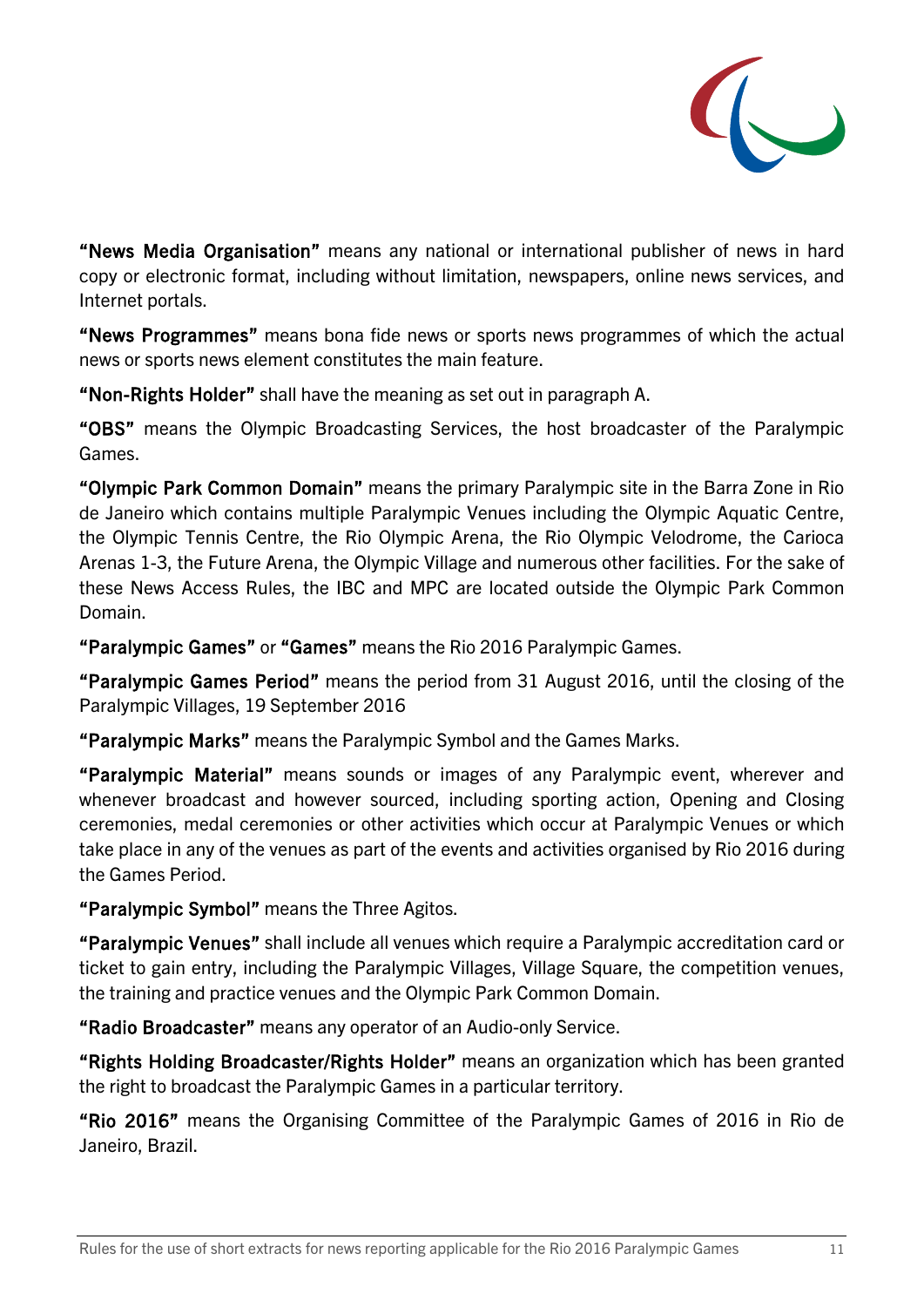

"Short Extracts" means edited clips or excerpts taken from Paralympic Material.

"Simulcast" means in relation to a channel transmitted by means of Television Delivery the simultaneous transmission of the entire programming content in the same order and at the same time on and by means of a media distribution platform different to the one on which the channel is carried (which may include without limitation Internet and Mobile Platforms).

"Social Media Outlet" means, in relation to a Non-Rights Holder, a distinct Non-Rights Holdermaintained area, whose editorial content is produced by that Non-Rights Holder, within a third party social media website or web service (including, by way of example only, a Non-Rights Holder YouTube "channel", Facebook "profile" or "page" such as a Facebook "fan page") and which carries the branding of the Non-Rights Holder.

"Television" means the transmission of audiovisual television programmeming by means of electronic signals (including without limitation by means of analogue terrestrial television, digital terrestrial television, satellite television, cable television, IPTV and mobile broadcasting technology).

"Television Broadcaster" means a media company organization which broadcasts one or more television channels by means of, inter alia, Television Delivery.

"Television Delivery" means the delivery of television programmemes to viewers by means of Television.

"Village Square" means the Square which will be located adjacent to but separated from the residential zone of the Paralympic Villages which will host a number of activities including Team Welcome Ceremonies.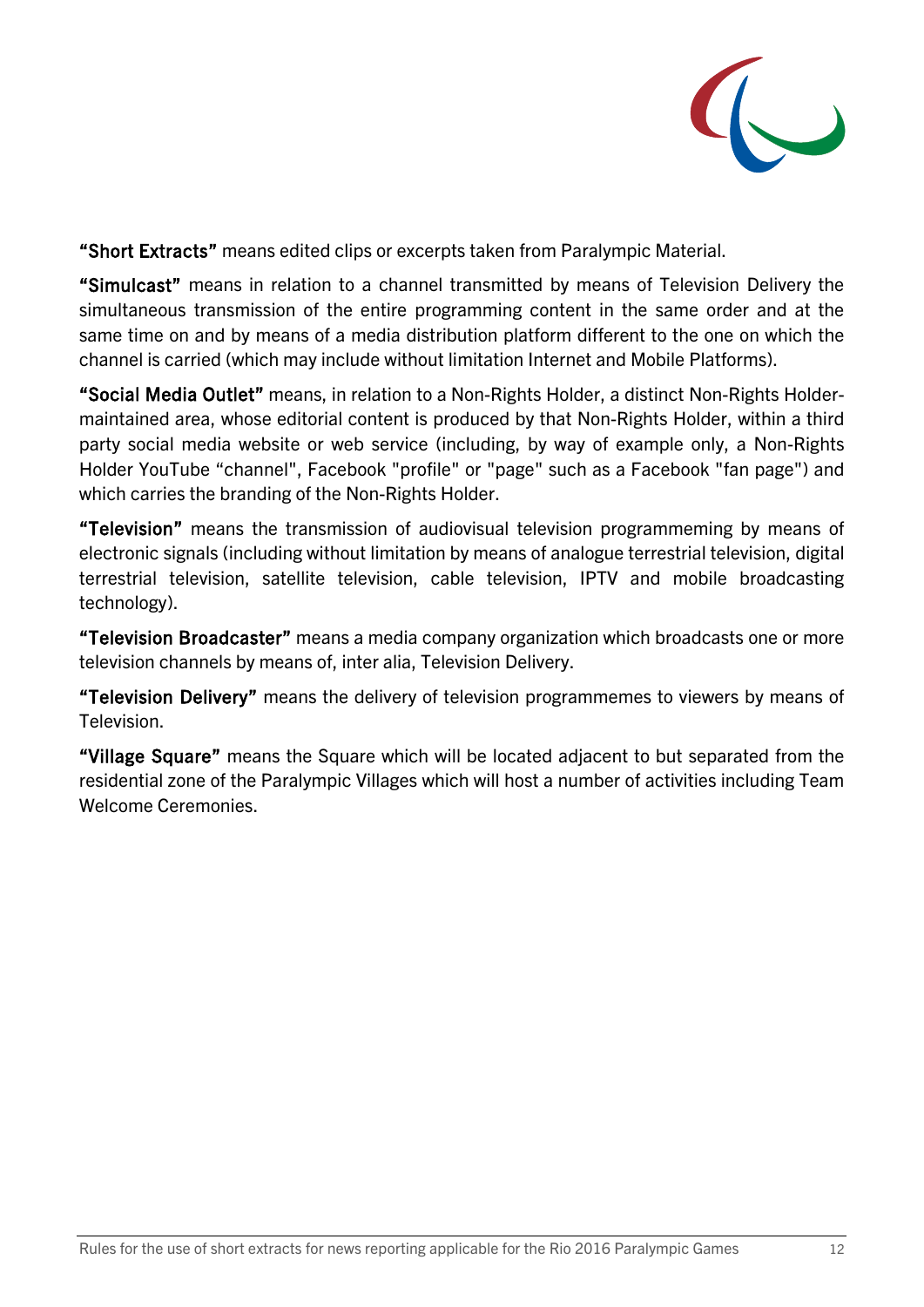

#### SCHEDULE 1: Rio 2016 Paralympic Games - TV Rights Holding Broadcasters (RHBs)

The following list presents an overview of Rights Holding Broadcasters (RHBs) in territories where there is a rights-holder:

- 1. Albania, EBU
- 2. Algeria, EBU
- 3. Andorra, EBU
- 4. Armenia, EBU
- 5. Azerbaijan, EBU
- 6. Argentina, America Movil
- 7. Australia, Australian Paralympic Committee (sub-licensee: Seven)
- 8. Austria, ORF
- 9. Belarus, EBU
- 10. Belgium, VRT
- 11. Belize, America Movil
- 12. Bosnia-Herzegovina, EBU
- 13. Bolivia, America Movil
- 14. Brazil, Globo TV
- 15. Bulgaria, BNT
- 16. Canada, Canadian Paralympic Committee
- 17. Chile, America Movil
- 18. China, CCTV
- 19. Colombia, America Movil
- 20. Costa Rica, America Movil
- 21. Croatia, HRT
- 22. Cuba, America Movil
- 23. Cyprus, CBC
- 24. Czech Republic, Czech Televize
- 25. Denmark<sup>[\[1\]](#page-12-0)</sup> Faroes and Greenland, DR
- 26. Dominican Republic, America Movil
- 27. Ecuador, America Movil
- 28. Egypt, RTU
- 29. El Salvador, America Movil
- 30. Estonia, EBU

<span id="page-12-0"></span><sup>[1]</sup> Including Faroes and Greenland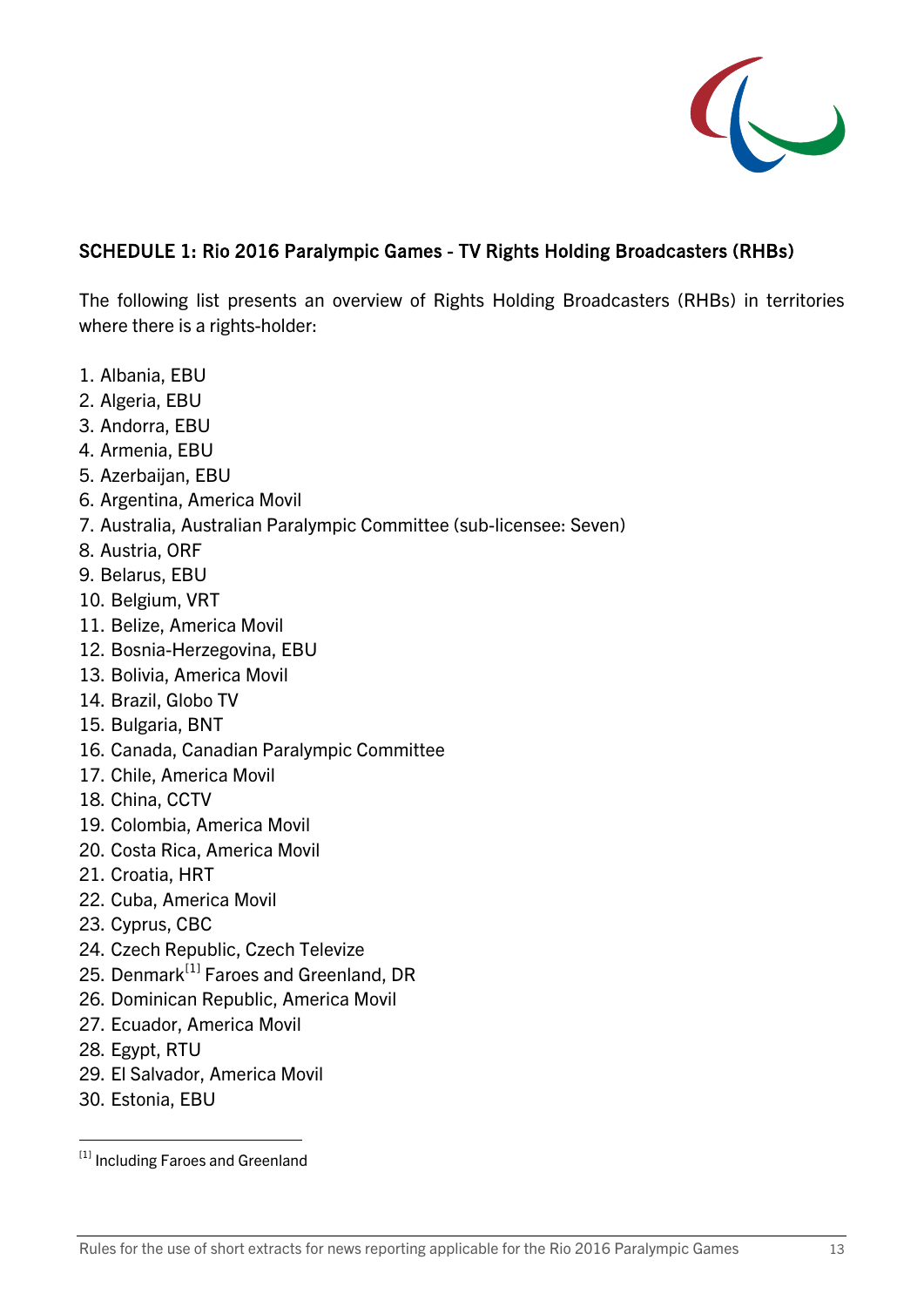

- 31. Finland, YLE
- 32. France<sup>[2]</sup>, France Télévisions
- 33. Georgia, EBU
- 34. Germany, ARD/ZDF
- 35. Great Britain, Channel 4/BBC Radio (radio only)
- 36. Greece, New Hellenic Radio, Internet and Television
- 37. Guatemala, America Movil
- 38. Guyana, America Movil
- 39. Honduras, America Movil
- 40. Hungary, MTVA
- 41. Iceland, Rikisutvarpid
- 42. Iran, TBC
- 43. Republic of Ireland, RTE
- 44. Israel, IBA
- 45. Italy, RAI
- 46. Japan, NHK (sub-licensee: SkyPerfectTV)
- 47. Jordan, EBU
- 48. Kazakhstan, EBU
- 49. Kosovo, EBU
- 50. Kyrgyzstan, EBU
- 51. Latvia, EBU
- 52. Lebanon, EBU
- 53. Libya, EBU
- 54. Liechtenstein, EBU
- 55. Lithuania, EBU
- 56. Luxembourg, EBU
- 57. Malta, EBU
- 58. Moldova, EBU
- 59. Monaco, EBU
- 60. Montenegro, EBU
- 61. Morocco, EBU
- 62. Mexico, America Movil
- 63. Netherlands<sup>[3]</sup>, NOS

<span id="page-13-0"></span><sup>&</sup>lt;sup>[2]</sup> Including French Guiana, French Polynesia, Guadeloupe, Reunion, Martinique, Mayotte, New Caledonia, St Pierre and Miquelon, French Southern and Antarctic Lands, Wallis and Futuna Clipperton, Saint Barthelemy and St Martin

<span id="page-13-1"></span><sup>[3]</sup> Including Aruba and The Netherland Antilles (Bonaire, Curacao, Saba, Saint Martin, Saint Eustatius)